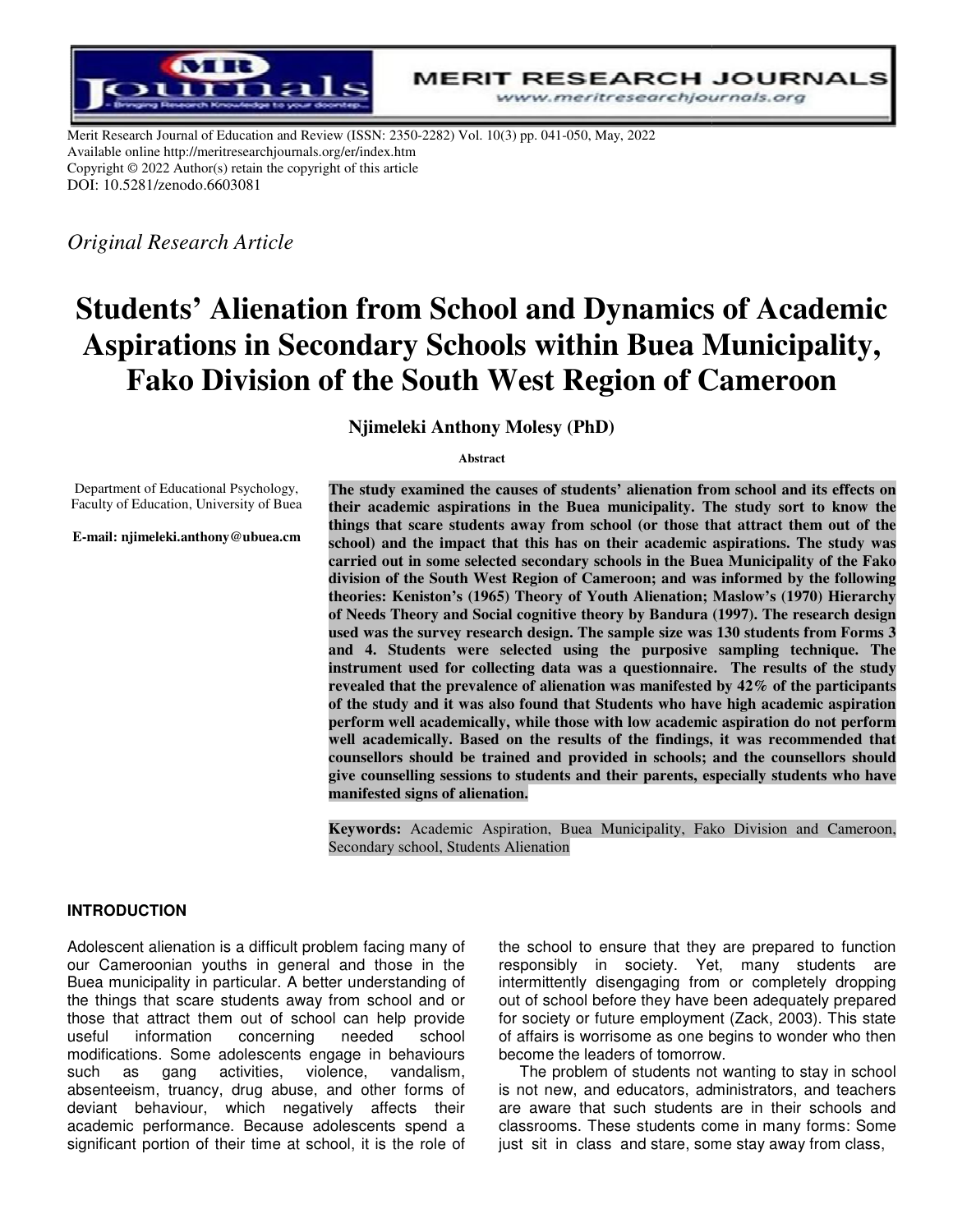while others disrupt class, and when they are fed  $-$  up, they drop out. Some leave for a little while; others leave forever. These adolescents are alienated from a system that purports to educate them (Zack, 2003). There are others who feel that they have no means of achieving their desires or aspirations. They see social rules as either ineffective or unrealistic. Mackey (1977) says that, the root fact is the adolescent's feeling that the rules of conduct have collapsed or too ideal for them to follow or live by. The guideless adolescent feels resentment toward the society that fails to provide him with sufficient opportunity to satisfy his desires.

Most early adolescents feel incompetent under certain circumstances, though the feelings are more intense in students with higher sense of personal incapability. Adolescents place a lot of importance on competence. The idols of adolescents are always highly skilled individuals such as football and music stars. The importance that competence plays in adolescents' lives is illustrated by the comment that, a youngster who does not know what he is good at will not know what he is good for; he must know what he can do in order to know who he is (Mackey, 1977). Adolescents are sometimes not satisfied with what is going on in school. For example, they demand for relevance of the curriculum, teaching methods and some of the learning materials.

Students can be alienated due to several factors such as too many rules and regulations, unattractive school environment, etc all related to the individual, the school environment, the family or the community. The individual may have low perception about school, either hating the teacher's attitude, school environment, or may be having low expectations for school. If a child does not see why he/she should go to school, he/she would not work hard, and as such he/she will become alienated. A child who is experiencing continuous failure would soon be distressed and frustrated and would find no reason to stay in school.

## **Understanding Students Alienation in Context**

Alienation is estrangement from other people, society, school, or work. When a student does not feel that he/she belongs to the school community, that is, lacks that sense of belonging, the student is said to be alienated. Alienation is one of the most frequently encountered concepts in the social sciences. Mackey and Ahlgren (1975) say that indeed, the amorphous, global concept of alienation has been used as a catch word to explain nearly every kind of aberrant behaviour from drug abuse to political demonstrations. Although many scholars have discussed constructs that can be loosely grouped as alienation, few have attempted to measure it. Clark (1959), Gamson (1961) and Horton and Thompson (1962) defined alienation as a feeling of powerlessness. Nettler (1957) and Keniston (1965) conceptualised alienation as the feeling of estrangement from the

American society and culture. Olsen (1969) subsumed all the descriptions of alienation under three dimensions: social isolation, normlessness and powerlessness which are all indicative signs of alienation.

Powerlessness is the feeling of being unable to influence the forces that affect the adolescent's chances for success in life. It refers to a lack of influence over social institutions and forces. Students who experience these feelings do not want to identify with the school. Other students do not derive joy from the role they fulfil in the society. They feel that they are not valued for who they are but for what they do. They suffer from role estrangement. Some young people find it difficult to predict what will happen to them because they do not have adequate knowledge about their world. They question the meaning of life.

According to Mary and Molesy (2021), it is difficult to decide exactly when adolescence begins or ends, as both boundaries are subject to individual variation. Is a person an adolescent when he or she reaches a particular age – say, the teens? For these reasons, psychologists working on adolescence tend to define the period broadly, as a time of transition between child-hood and adulthood, acknowledging that the timing and pace of development is subject to considerable variation. It is generally considered to begin with the onset of puberty, which marks the end of childhood (Mary and Molesy, 2021). It is generally considered it as the stage of maturation between childhood and adulthood. The term denotes the period from the beginning of puberty to maturity; it usually starts at about age 14 in males and 12 in females and ends around the age 21. This transition to adulthood varies among cultures, but it is defined in this work as the time when individuals begin to feel the urge to function independently of their parents, teachers or guardians.

Aspirations refer to an individual 's desire to obtain a status, objective or goal such as a particular occupation or level of education (Tefere, 2010 in Zinkeng and Molesy, 2019).In the domain of education, it is referred to as educational aspiration. Brian and Tamara (2010) referred to it as the educational expectations that an individual has for the self or for others. And Bandura (1991) regarded it to be an individual's 'self-appraisal of ability translated into school attainment. Educational or academic aspiration is therefore considered as the academic dream that one has for himself/herself: how far one intends to climb up the academic ladder. It refers to the different levels of education that one wishes to attain for himself/herself: primary, secondary, high school and university education (Molesy, 2020).

## **METHODOLOGY**

The research design considered most appropriate for this study was the Descriptive survey research design. This is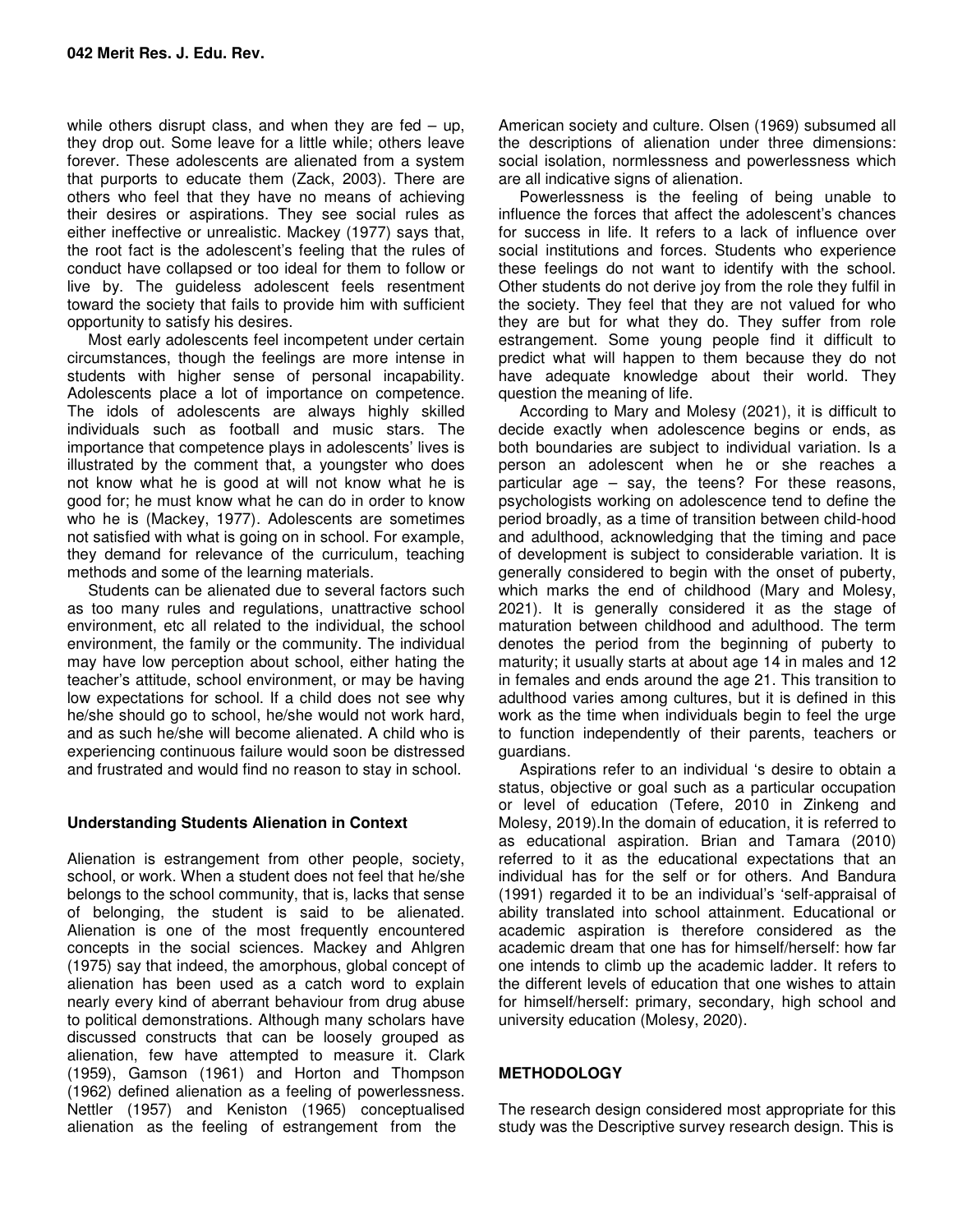because information or data was collected from many participants.

#### **Instrumentation**

The questionnaire was the main data collection instrument that sought information from students concerning their attitude towards school and the possible causes of alienation. The students' questionnaire was divided into two sections. Section A sought to collect general information about the respondents and the school. Section B sought information concerning the possible causes of alienation; Section B2 sought information on self – esteem and academics and Section C investigated the impact of alienation on academic<br>performance and aspiration. The questionnaire performance and aspiration. The questionnaire comprised of close ended and open-ended items. The close ended questions were to facilitate the categorisation and coding of responses with the same alternative answers out of which they were required to make a choice. The open-ended questions were to allow the respondents to express themselves as much as possible.

#### **RESULTS AND DISCUSSION**

The results are presented according to the research questions of the work.

**Research question one:** What are the causes of student alienation from schools in Buea Sub – Division?

This table 1 presents information obtained from an open – ended question to find out some of the things that students don't like about their school (which will undoubtedly cause them to be alienated from the school). Since the information was obtained from an open ended item, the researcher decided to group the responses under six headings for easy coding and categorisation of the responses. It is in this light that the researcher had the following 6 headings: discipline and pedagogy; social interaction; co – curricula activities; infrastructures and aesthetics; health and sanitation and others. Some of the causes that have been categorised under discipline and pedagogy include the following: The complaints were mostly on too many rules and regulations, too much punishment especially corporal punishment, strict and unqualified teachers, poor teaching methods like sending notes to students to copy without adequate or at times no explanations. Secondly, Social interaction: complaints such as poor social interaction between students and teachers, tense social relationship between students and the school administration, poor social and interpersonal relationships between junior and senior students (especially when some senior students do not consider and treat the junior ones as their own younger brothers

and sisters). Thirdly Co-curricula activities: this had complaints such as lack of good play grounds, complete absence of co-curricula activities like sporting competitions. Infrastructure and aesthetics: some complaints here included lack of modern infrastructures, dirty school environment, old and dilapidated school structures, congestion and limited school infrastructure, lack of aesthetic beauty (like the absence of flowers) and poor planning of the school structures in general. Health and sanitation: complaints here included dirty school environment, lack of health facilities like an infirmary or school dispensary, absence of trash cans and proper waste disposal facilities. Others: lack of a school fens to prevent dodging, absence of pipe born water (school taps), undulating and unattractive topography (eg too many stones and hills), bad roads leading to school especially in the rainy season, school too far from the house (thus making it strenuous to get to school) irregular and inconsistent attendance on the part of the teachers, a lot of stealing in school, too much brutality, low level of spiritual consciousness, presence of marine spirits (mermaids) in school leading to too much initiation of students into the marine world in school, too many distractions in school. The pie chart (Figure 1) below demonstrates the information on the table 1.

Part B of the open ended question sought information on the things students don't like about their teachers, to which the researcher got the following responses:

This table 2 presents information obtained from an open – ended question to find out some of the things that students don't like about their teachers (which will undoubtedly cause them to be alienated from their school). Since the information was obtained from an open-ended item, and like the previous table, the researcher decided to group the responses under five headings for easy coding and categorisation of the responses. It is in this light that the researcher had the following 5 headings: discipline; pedagogy; social interaction; punishment and others. Some of the causes that have been categorised under discipline include the following: the teachers are too strict, some of the teachers don't give the student's time to explain their own side of the story before enforcing discipline, some of the students complained of lack of discipline in their own schools, etc.

Secondly, pedagogy: complaints here included poor teaching methods like sending notes to students to copy without adequate explanations, irregular attendance of class lectures on the part of teachers, unqualified teachers who lack adequate knowledge of course content, in some cases there is complete lack of teachers. Thirdly, social interaction: complaints such as poor social interaction between students and teachers, poor social and interpersonal relationships between junior and senior students (especially when some senior students do not consider and treat the junior ones as their own younger brothers and sisters), some complained of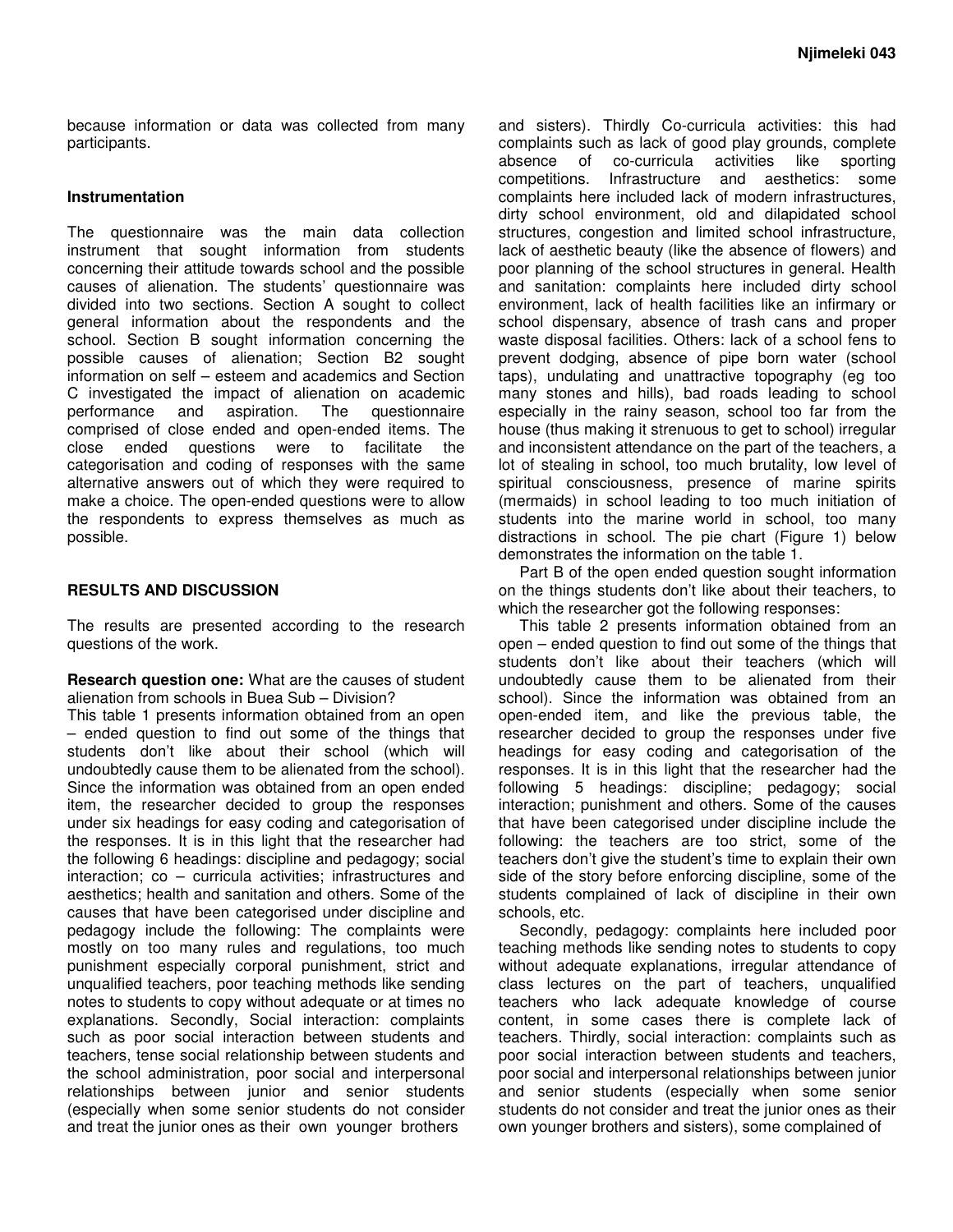|                    | <b>Causes of alienation</b>                                                                                              | Frequency | <b>Percent</b> | <b>Valid Percent</b> | <b>Cumulative Percent</b> |
|--------------------|--------------------------------------------------------------------------------------------------------------------------|-----------|----------------|----------------------|---------------------------|
| Valid              | Discipline and Pedagogy                                                                                                  |           | 14,6           | 16,1                 | 15,3                      |
| Social Interaction |                                                                                                                          | 16        | 12,3           | 13,5                 | 25,4                      |
|                    | Co-curricula Activities                                                                                                  |           | 4,6            | 5                    | 28,0                      |
|                    | Infrastructures and Aesthetics                                                                                           | 9         | 6,9            | 6,8                  | 31,4                      |
|                    | Other things that Students<br>don't like about their School                                                              | 14        | 10,8           | 11,9                 | 43,2                      |
|                    | Discipline<br>and<br>Pedagogy/<br>Social Interaction                                                                     | 6         | 4,6            | 5,9                  | 48,3                      |
|                    | <b>Discipline</b><br>and<br>Pedagogy/<br>Other things that Students<br>don't like about their School                     | 11        | 8.5            | 9.3                  | 56,8                      |
|                    | Discipline<br>and<br>Pedagogy/<br>Health & Sanitation                                                                    | 3         | 2,3            | 2,5                  | 61,9                      |
|                    | Social Interaction/ Other things<br>that Students don't like about<br>their School                                       | 8         | 6,2            | 6,8                  | 68,6                      |
|                    | Health<br>and<br>Sanitation/<br>Infrastructures & Aesthetics                                                             | 6         | 4.6            | 5,1                  | 73,7                      |
|                    | Social<br>Interaction/<br>Infrastructures and Aesthetics/<br>Other things that Students<br>don't like about their School | 3         | 2,3            | 2,5                  | 76,3                      |
|                    | Discipline<br>and<br>Pedagogy/<br><b>Infrastructures and Aesthetics</b>                                                  | 8         | 6,2            | 6,8                  | 85,6                      |
|                    | Infrastructures and Aesthetics/<br>Other things that Students<br>don't like about their School                           | 5         | 3,8            | 4,2                  | 89,8                      |
|                    | <b>Discipline</b><br>Pedagogy/<br>and<br>Health<br>and<br>Sanitation/<br>Infrastructures and Aesthetics                  | 3         | 2,3            | 2,5                  | 99,2                      |
|                    | Total                                                                                                                    | 118       | 90,8           | 100,0                |                           |
| Missing            | System                                                                                                                   | 12        | 9,2            |                      |                           |
| Total              |                                                                                                                          | 130       | 100,0          |                      |                           |

**Table 1.** Frequency distribution of the Causes of alienation from the school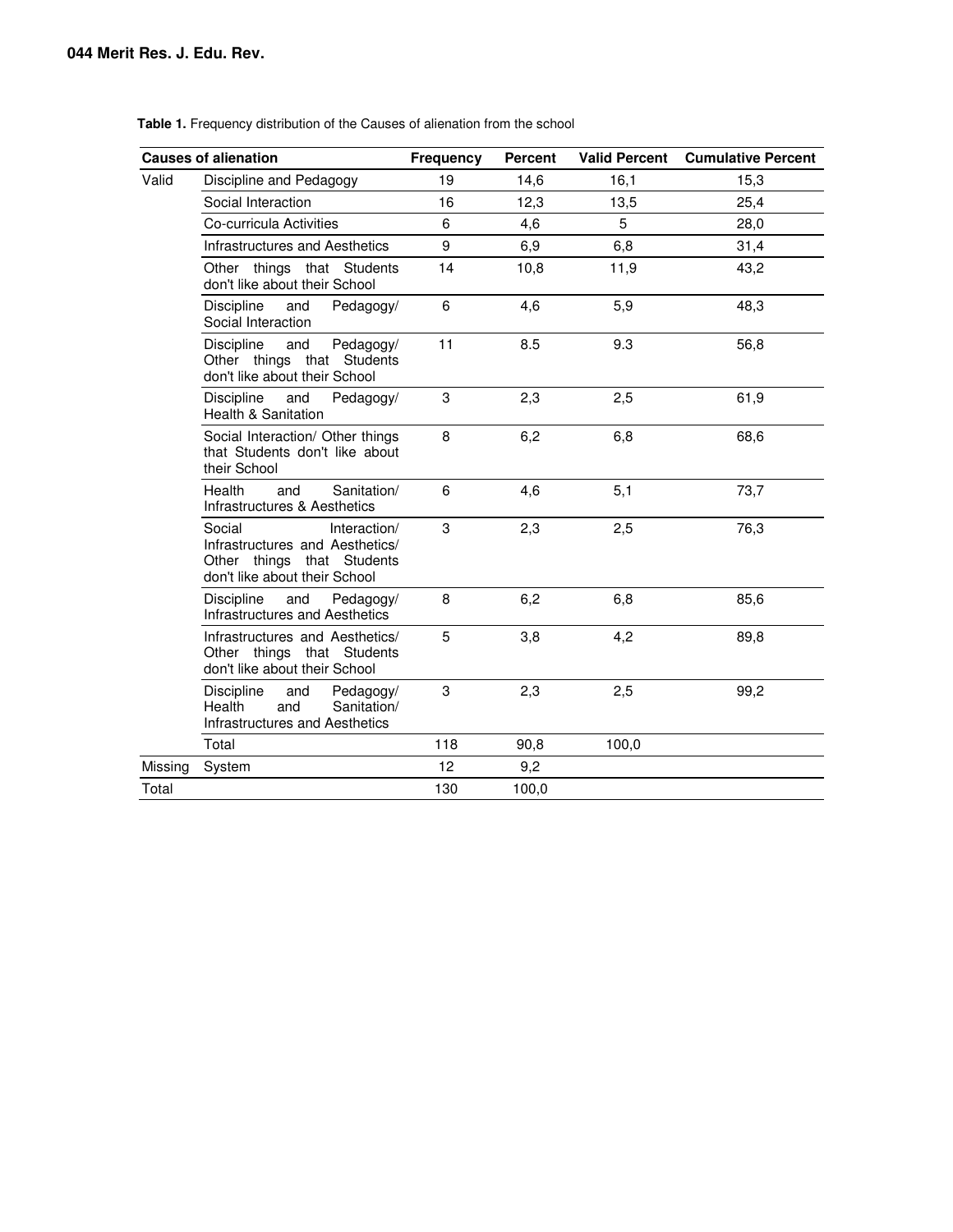# Causes of alienation from the school



**Figure 1.** Pie chart of the causes of alienation from the school

some teachers getting into unhealthy social relationships with students.

Next is punishment: most of the students strongly complained against corporal punishment which they say is rampant in their school, some girls frowned at them being wiped on their buttocks, others decried the fact of them being wiped under their legs. Lastly, others: other complaints the students gave about their teachers included, some teachers becoming too mercantilist as they insist more on selling pamphlets and policops than teaching, some don't know how to dress well, others distract the students with their dressing (especially the female teachers), some don't know how to speak well (some have bad ascents while others speak in very low tunes). All these complaints about their teachers cause some of the students to be alienated from the school. The pie chart (Figure 2) below demonstrates the information on the table.

### **Conclusion of Research Question One**

The students in the study revealed that the causes of alienation vary, though mostly centred on discipline and

pedagogy, punishment (especially corporal punishment), infrastructure and the aesthetic beauty of the school, security and social amenities. The respondents revealed that students do not like an environment with a lot of control and punishment; especially corporal punishment. These and other factors, make them to be alienated from that environment.

**Research question two:** How does students' alienation manifest itself in schools?

Answer to this question was sought with the help of the "School Opinion Questionnaire", which is Section B of the questionnaire that was used in the study. It contained 9 items with each having five possible responses from which the respondents are to tick one (**SA** for Strongly Agree; **A** for Agree; **N** for Neutral; **D** for Disagree and **SD** for Strongly Disagree). The frequency of the responses collected can be seen on the table 3 below:

The table 3 below gives the results of the frequency distribution of the manifestation of alienation. From table, B4 which represents item 4 of the questionnaire: "The size and complexity of this school make it very difficult for a student to know where to get help or advice" has the highest manifestation of alienation (65% of the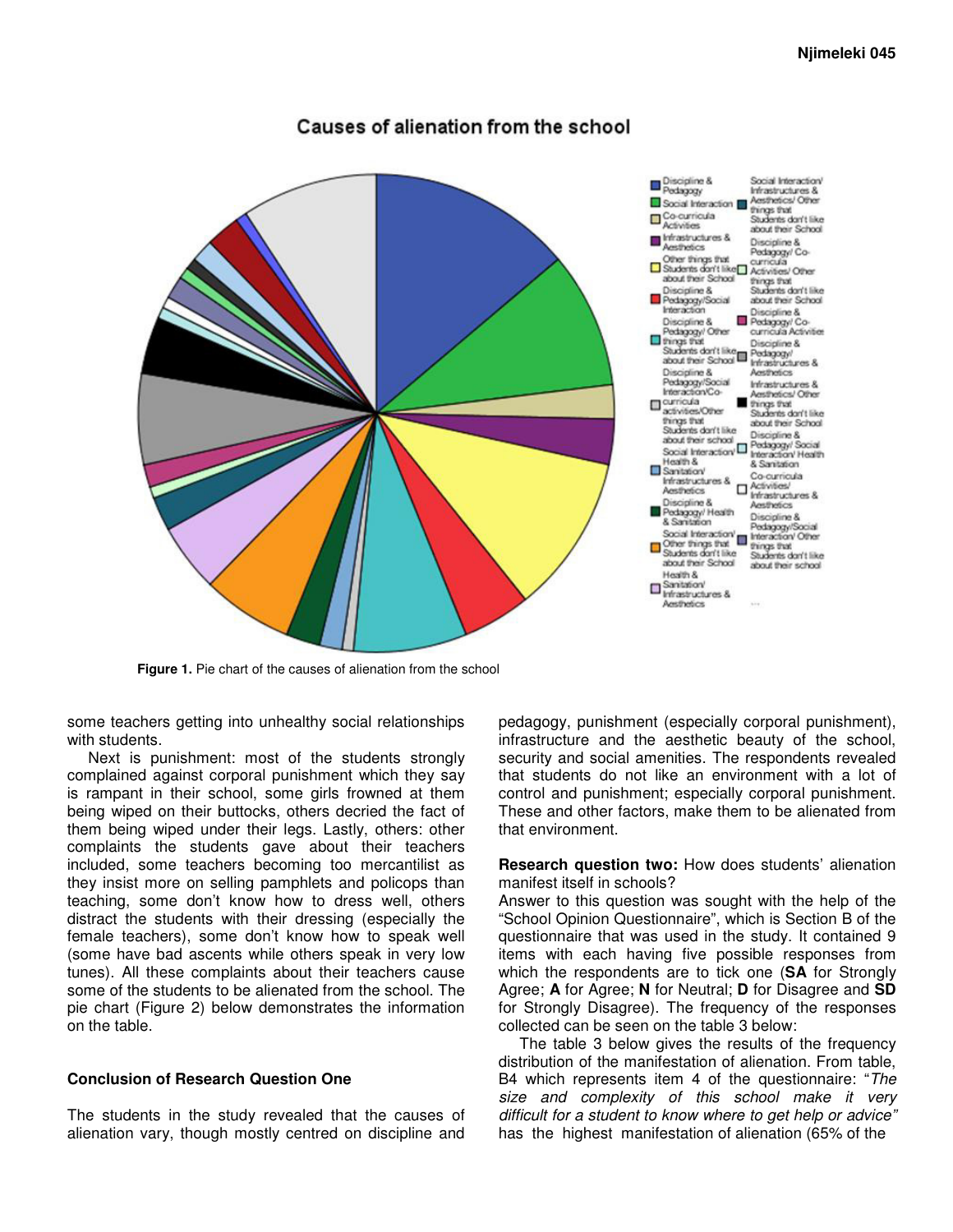#### **Table 2.** Frequency distribution of the Causes of alienation from teachers

|         |                                                                                                                       | <b>Frequency</b> | <b>Percent</b> | <b>Valid Percent</b> | <b>Cumulative Percent</b> |
|---------|-----------------------------------------------------------------------------------------------------------------------|------------------|----------------|----------------------|---------------------------|
| Valid   | Discipline                                                                                                            | 14               | 10,7           | 12,1                 | 4,3                       |
|         | Pedagogy                                                                                                              | 16               | 12,3           | 13,9                 | 18,3                      |
|         | Social Interaction                                                                                                    | 12               | 9,2            | 10,4                 | 28,7                      |
|         | Punishment                                                                                                            | 8                | 6,2            | 7                    | 34,8                      |
|         | Other things that Students<br>don't<br>like<br>about<br>their<br>Teachers                                             | 11               | 8,5            | 9,6                  | 44,3                      |
|         | Social<br>Pedagogy<br>and<br>Interaction                                                                              | 5                | 3,8            | 4,3                  | 48,7                      |
|         | Pedagogy and Punishment                                                                                               | 4                | 3,1            | 3,5                  | 52,2                      |
|         | Discipline and Pedagogy &<br>Social Interaction                                                                       | 4                | 3,1            | 3,5                  | 55,7                      |
|         | Social<br>Pedagogy<br>and<br>Interaction and Punishment                                                               | $\overline{7}$   | 5,4            | 6,1                  | 61,7                      |
|         | Social<br>Interaction<br>and<br>Punishment                                                                            | 9                | 6,9            | 7,8                  | 69,6                      |
|         | Social Interaction and Other<br>things that Students don't like<br>about their Teachers                               | 4                | 3,1            | 3,5                  | 73,0                      |
|         | Social<br>Interaction<br>and<br>Punishment<br>and<br>Other<br>things that Students don't like<br>about their Teachers | 3                | 2,3            | 2,6                  | 76,5                      |
|         | Discipline and Pedagogy &<br>Punishment<br>and<br>Other<br>things that Students don't like<br>about their Teachers    | $\overline{c}$   | 1,5            | 1,7                  | 78,3                      |
|         | Discipline and Pedagogy &<br>Punishment                                                                               | 3                | 2,3            | 2,6                  | 80,9                      |
|         | Discipline and Other things<br>that Students don't like about<br>their Teachers                                       | 3                | 2,3            | 2,6                  | 85,2                      |
|         | Discipline and Pedagogy                                                                                               | $\overline{c}$   | 1,5            | 1,7                  | 87,0                      |
|         | Punishment<br>and<br>Other<br>things that Students don't like<br>about their teachers                                 | 6                | 4,6            | 5,2                  | 93,9                      |
|         | <b>Discipline</b><br>Social<br>and<br>Interaction                                                                     | 3                | 2,3            | 2,6                  | 97,4                      |
|         | Total                                                                                                                 | 115              | 88,5           | 100,0                |                           |
| Missing | System                                                                                                                | 15               | 11,5           |                      |                           |
| Total   |                                                                                                                       | 130              | 100,0          |                      |                           |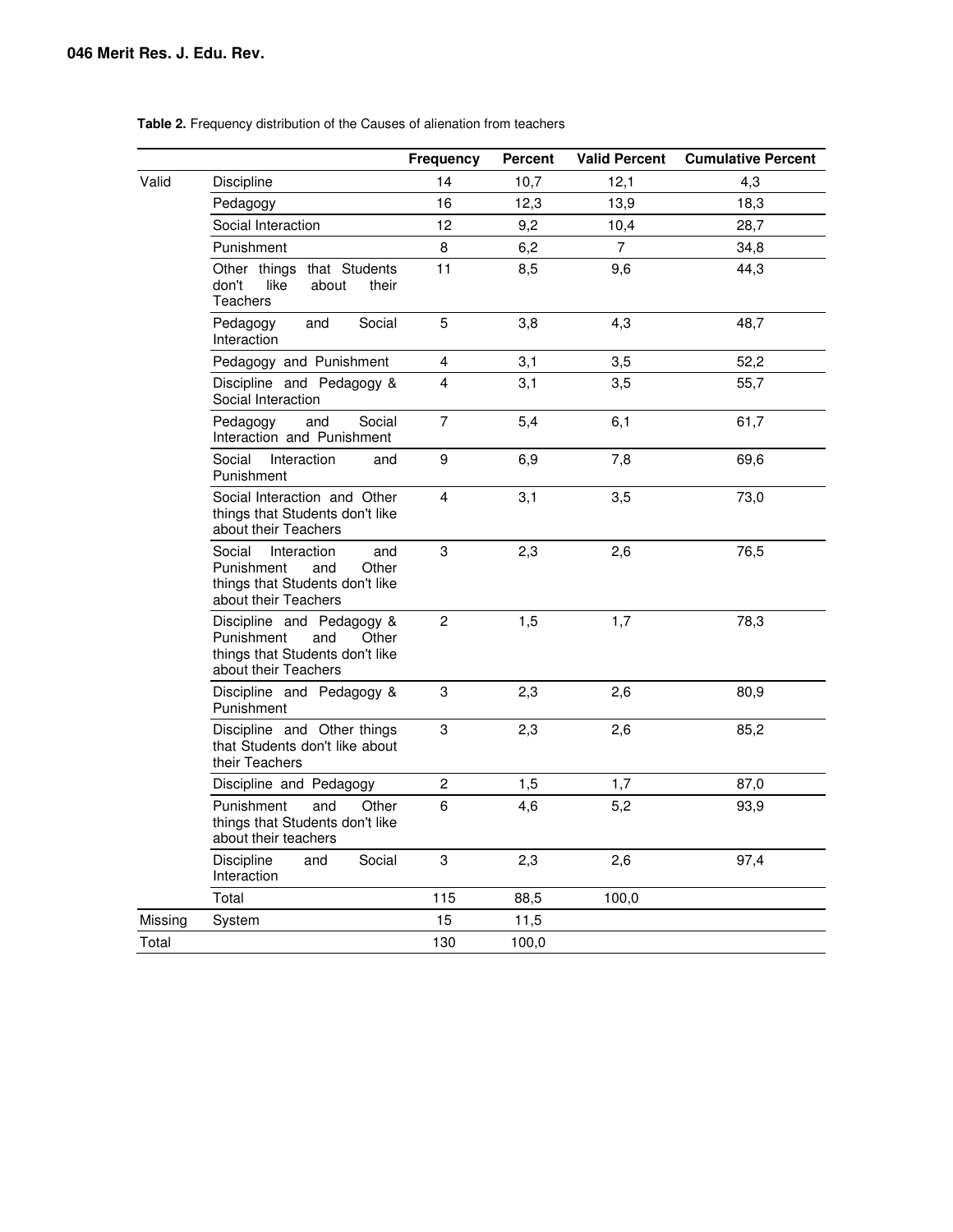# **Causes of alienation from teachers**



**Figure 2.** Pie chart of the causes of alienation from teachers



| <b>ITEMS</b>       |    | SΑ   |    | A    | N  |      |    | D    |    | <b>SD</b> |     | <b>TOTAL</b> |
|--------------------|----|------|----|------|----|------|----|------|----|-----------|-----|--------------|
|                    |    | %    | F  | %    |    | %    |    | %    |    | %         |     | %            |
| <b>B1</b> (item 1) | 29 | 22,3 | 19 | 14,6 | 12 | 9,2  | 32 | 24,6 | 38 | 29,2      | 130 | 100          |
| <b>B2</b> (item 2) | 55 | 42,3 | 44 | 33,8 | 8  | 6,2  | 9  | 6,9  | 14 | 10.8      | 130 | 100          |
| <b>B3</b> (item 3) | 28 | 21,5 | 32 | 24.6 | 24 | 18.5 | 23 | 17.7 | 23 | 17.7      | 130 | 100          |
| <b>B4</b> (item 4) | 46 | 35,4 | 39 | 30,0 | 8  | 6,2  | 18 | 13,8 | 19 | 14.6      | 130 | 100          |
| <b>B5 (item 5)</b> | 15 | 11,5 | 18 | 13,8 | 28 | 21.5 | 42 | 32,3 | 27 | 20.8      | 130 | 100          |
| <b>B6</b> (item 6) | 40 | 30,8 | 41 | 31,5 | 5  | 3,8  | 27 | 20,8 | 17 | 13,1      | 130 | 100          |
| <b>B7</b> (item 7) | 29 | 22,3 | 33 | 25.4 | 10 | 7.7  | 25 | 19.2 | 33 | 25.4      | 130 | 100          |
| <b>B8 (item 8)</b> | 27 | 20,8 | 33 | 25.4 | 23 | 17.7 | 26 | 20.0 | 21 | 16.2      | 130 | 100          |
| <b>B9</b> (item 9) | 46 | 35,4 | 28 | 21,5 | 8  | 6,2  | 24 | 18,5 | 24 | 18,5      | 130 | 100          |

**Table 3.** Frequency distribution of the manifestation of alienation

participants). This is because those who agree or strongly agree with this statement, manifests signs of alienation. B2 which represents item 2 of the questionnaire on the other hand, has the least manifestation of alienation with 18% of the respondents' manifesting signs of alienation.

#### **Conclusion of Research Question Two**

From the information obtained from the School Opinion

Question, 42% of the entire participants of the study manifested that they are alienated.

**Research question three:** What is the effect of student alienation from school on their academic aspiration?

Research from eight schools to determine the effects of alienation on students' academic achievement was handled by section C of the questionnaire: 'Alienation and academic aspiration'. From the responses of the students, the students were grouped into three categories: low, moderate and high academic aspiration.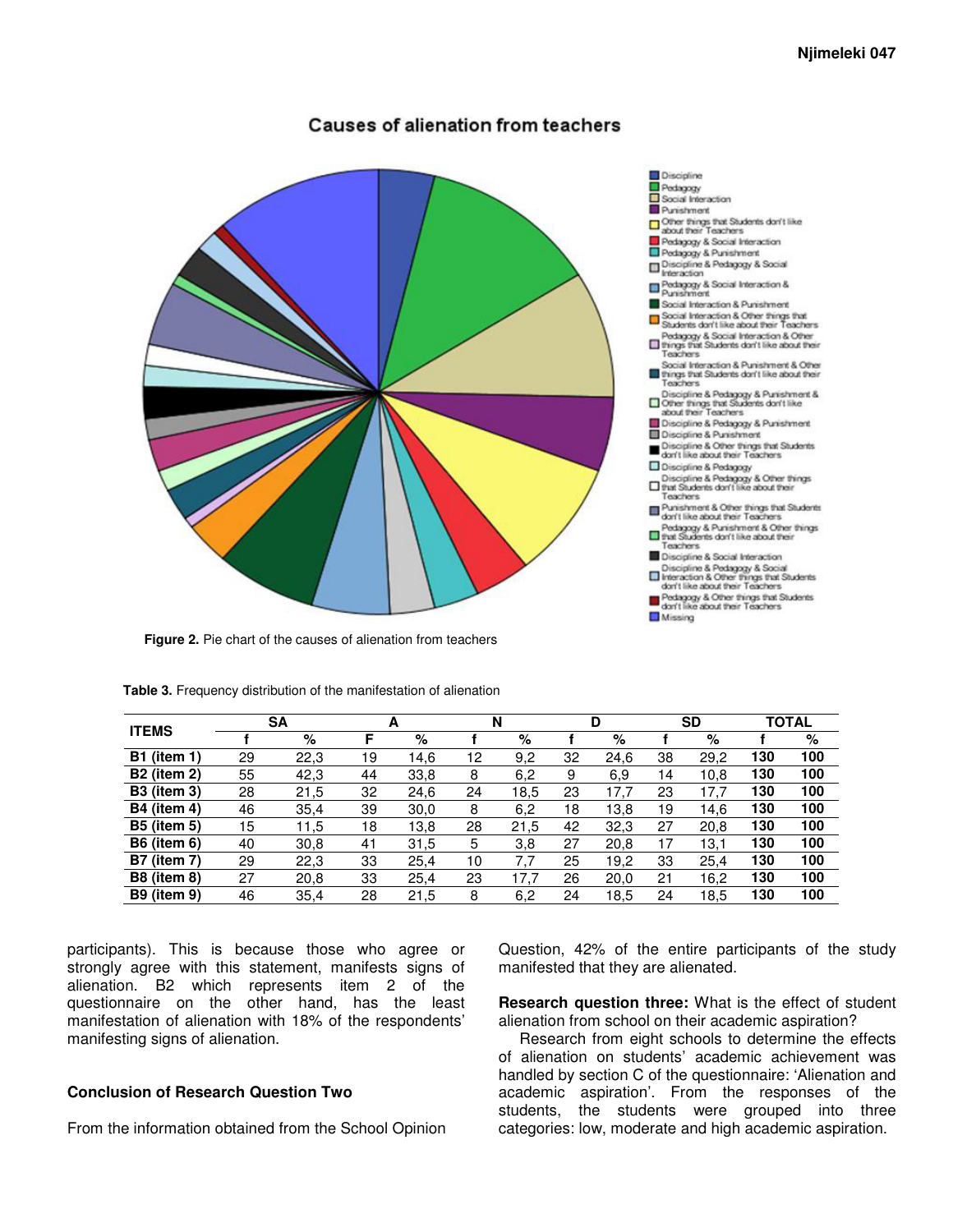|                                   |          |                                                                                  | <b>First Term performance of participants</b> |               |              |
|-----------------------------------|----------|----------------------------------------------------------------------------------|-----------------------------------------------|---------------|--------------|
|                                   |          |                                                                                  | <b>Passed</b>                                 | <b>Failed</b> | <b>Total</b> |
| Alienation<br>academic Low<br>and |          | Count                                                                            | 0                                             |               | 1            |
| aspiration of participants        |          | % within<br>Alienation<br>and<br>academic<br>aspiration<br>οf<br>participants    | ,0%                                           | 100,0%        | 100,0%       |
|                                   |          | $\%$<br>within<br>First<br>Term<br>performance of participants                   | ,0%                                           | 2,4%          | ,8%          |
|                                   |          | % of Total                                                                       | ,0%                                           | ,8%           | ,8%          |
|                                   | Moderate | Count                                                                            | 33                                            | 21            | 54           |
|                                   |          | % within<br>Alienation<br>and<br>academic<br>aspiration<br>of<br>participants    | 61,1%                                         | 38,9%         | 100,0%       |
|                                   |          | within<br>Term<br>$\%$<br>First<br>performance of participants                   | 38,4%                                         | 51,2%         | 42,5%        |
|                                   |          | % of Total                                                                       | 26,0%                                         | 16,5%         | 42,5%        |
|                                   | High     | Count                                                                            | 53                                            | 19            | 72           |
|                                   |          | within<br>Alienation<br>℅<br>and<br>academic<br>aspiration<br>0f<br>participants | 73,6%                                         | 26,4%         | 100,0%       |
|                                   |          | $\%$<br>within<br>First<br>Term<br>performance of participants                   | 61,6%                                         | 46,3%         | 56,7%        |
|                                   |          | % of Total                                                                       | 41,7%                                         | 15,0%         | 56,7%        |
| Total                             |          | Count                                                                            | 86                                            | 41            | 127          |
|                                   |          | within<br>Alienation<br>%<br>and<br>academic<br>aspiration<br>0f<br>participants | 67,7%                                         | 32,3%         | 100,0%       |
|                                   |          | within<br>$\%$<br>First<br>Term<br>performance of participants                   | 100,0%                                        | 100,0%        | 100,0%       |
|                                   |          | % of Total                                                                       | 67,7%                                         | 32,3%         | 100,0%       |

**Table 4.** Alienation and academic aspiration of participants \* First Term performance of participants Cross-tabulation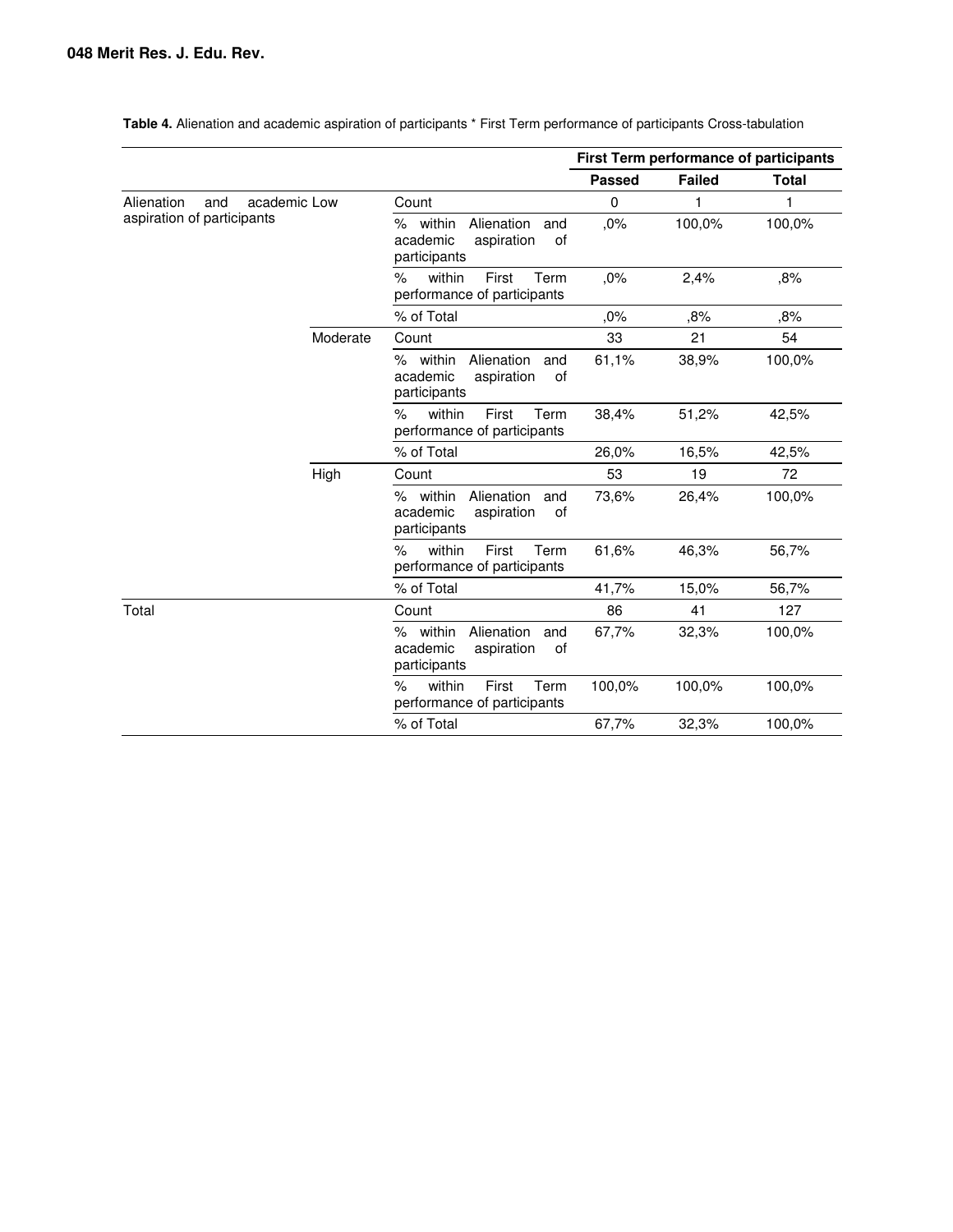## **Bar Chart**



**Figure 3.** Bar chart of alienation and academic aspiration of participants cross tab with their first term performance

The table 4 above is a cross tabulation of alienation and academic aspiration of the participants and their first term performance.

To take a look at the relationship that exists between alienation and academic aspiration of the participants, they are classified under three categories: Low (0.8%), Moderate (42.5%) and High (56.7%) academic aspiration. Those with high academic aspiration occupy 42% of the 68% who passed the first term exams, while those with moderate academic aspiration had 26% pass and those with low academic aspiration had 0% pass. The bar chart (Figure 3) above demonstrates the information on the table.

#### **CONCLUSION OF RESEARCH QUESTION THREE**

Students who have high academic aspiration perform well academically, while those with low academic aspiration don't perform well academically.

#### **Summary of Results**

• It was found that many factors account for alienation of some secondary school students in the Buea

Municipality. The factors range from school related to teachers' related factors. On the part of the school, too many rules and regulations, lack of a curriculum that is in touch with reality, poor infrastructures, lack of social and co – curricular facilities like good play grounds make students not to wish to be part of the school community, and as such they become alienated from the school community; and on the part of the teachers, strictness and too much corporal punishment, lack of good and healthy relationships with the students, poor teaching methods, irregular school attendance, just to highlight these view.

• It was found that the prevalence of alienation was manifested by 42% of the participants of the study.

• In answering research question three, it was found that Students who have high academic aspiration perform well academically, while those with low academic aspiration do not perform well academically.

#### **RECOMMENDATIONS**

The recommendations made are based on the opinions expressed in the findings of the study. These recommendations are for the teachers and administrators, the government, the parents and the students.